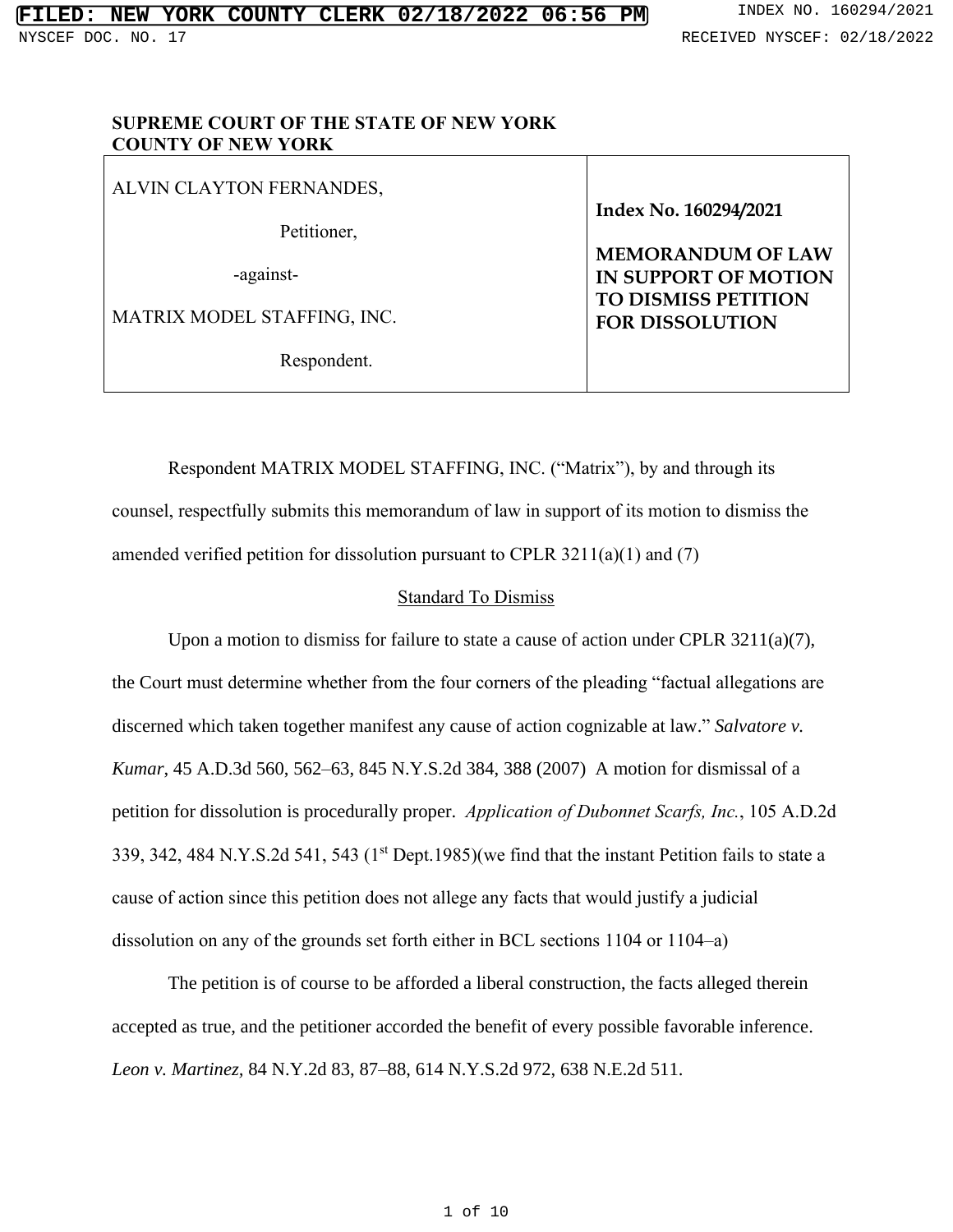However, "[w]hile the allegations in the complaint are to be accepted as true when considering a motion to dismiss[,] allegations consisting of bare legal conclusions…are not entitled to any such consideration." *Id*. (internal citations omitted) Here, the petition fails to plead both the standing and the special circumstances necessary to warrant involuntary dissolution of a corporation. The petition should be dismissed.

#### Standard For Involuntary Dissolution

The Amended Verified Petition ("Amended Petition" or "Amd. Pet.") of Alvin Clayton Fernandes ("Petitioner" or "Mr. Fernandes") for the dissolution of Matrix is brought under New York Business Corporation Law ("BCL") § 1104-a. BCL § 1104–a provides that the "holders of shares representing twenty percent or more of the votes of all outstanding shares" of a close corporation with the right to petition for judicial dissolution under certain "special circumstances" (BCL § 1104–a).

## I. Petitioner Fails To Establish Standing

The Amended Petition fails to plead that Mr. Fernandes holds any voting shares, (Amd. Pet., ¶ 3), and so should be dismissed on that ground alone. *Matter of Wiedy's Furniture Clearance Ctr. Co., Inc.*, 108 A.D.2d 81, 83, 487 N.Y.S.2d 901 (1 st Dept. 1985); see also *In re Michael Bernfeld, D.D.S.*, 86 A.D.3d 244, 252–53, 925 N.Y.S.2d 122, 128 (2 nd Dept. 2011) (petitioner was not entitled to vote in an election of directors, [so] there was no basis upon which the petitioner could establish the prerequisites necessary for her to present the petition for judicial dissolution of the subject corporations)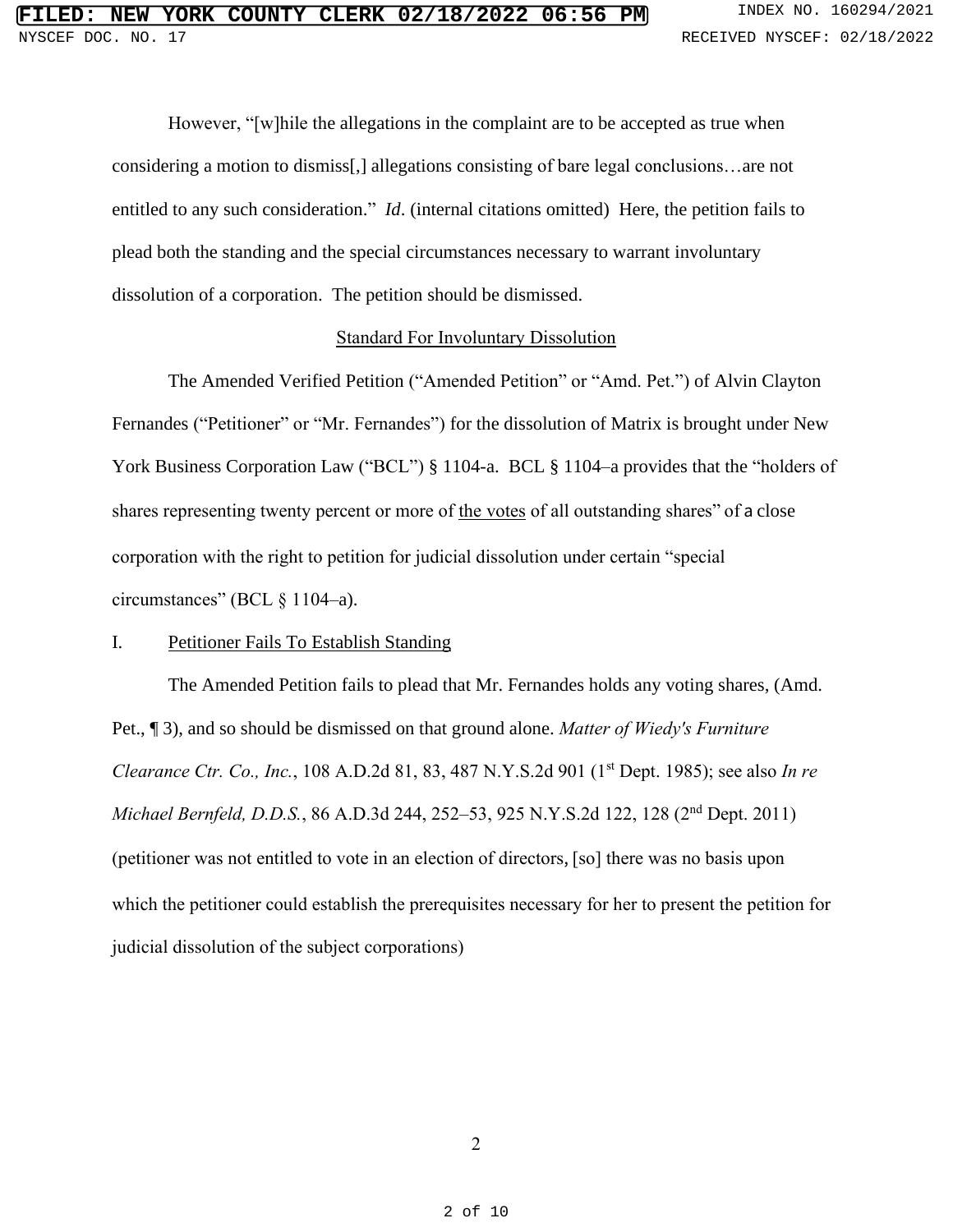## II. Petitioner Fails To Establish "Special Circumstances"

Second, the Amended Petition fails to plead the requisite special circumstances, that the directors or those in control of the corporation being guilty of illegal, fraudulent or oppressive actions toward the complaining shareholders. (BCL § 1104–a[a][1] and [2]).

#### A. Petition Fails To Allege Oppressive Acts

The Petition does not allege the Respondent committed an illegal act or fraud upon Mr. Fernandes, and so he appears to proceed on the "oppressive" prong of the statute. The statute does not define "oppressive actions," and so Courts have interpreted that phrase to mean a defeat of the petitioner's reasonable expectations of ownership of the corporation*. In re Williamson*, 259 A.D.2d 362, 687 N.Y.S.2d 53 (1 st Dept. 1999); see also *Cunningham v. 344 6th Ave. Owners* Corp., 256 A.D.2d 406, 407, 681 N.Y.S.2d 593, 593 (2<sup>nd</sup> Dept 1998)(oppressive conduct has been defined as thwarting the minority shareholder's reasonable expectations)

In *Matter of Kemp & Beatley* (*Gardstein*), the Court of Appeals examined the nature of oppressive conduct within the context of § 1104-a and concluded "that utilizing a complaining shareholder's 'reasonable expectations' as a means of identifying and measuring conduct alleged to be oppressive is appropriate." *Matter of Kemp & Beatley, Inc.*, 64 N.Y.2d 63, 73, 473 N.E.2d 1173, 1179–80 (1984)

However, "mere disappointment in the results of a venture is not sufficient." *Id.* Rather, the statutory protection is more dramatic, and "oppression should be deemed to arise only when the majority conduct substantially defeats expectations that, objectively viewed, were both reasonable under the circumstances and were central to the [minority shareholder's] decision to join the venture." *Id*.; see also *Matter of Wiedy's*, 108 A.D.2d at 83–84.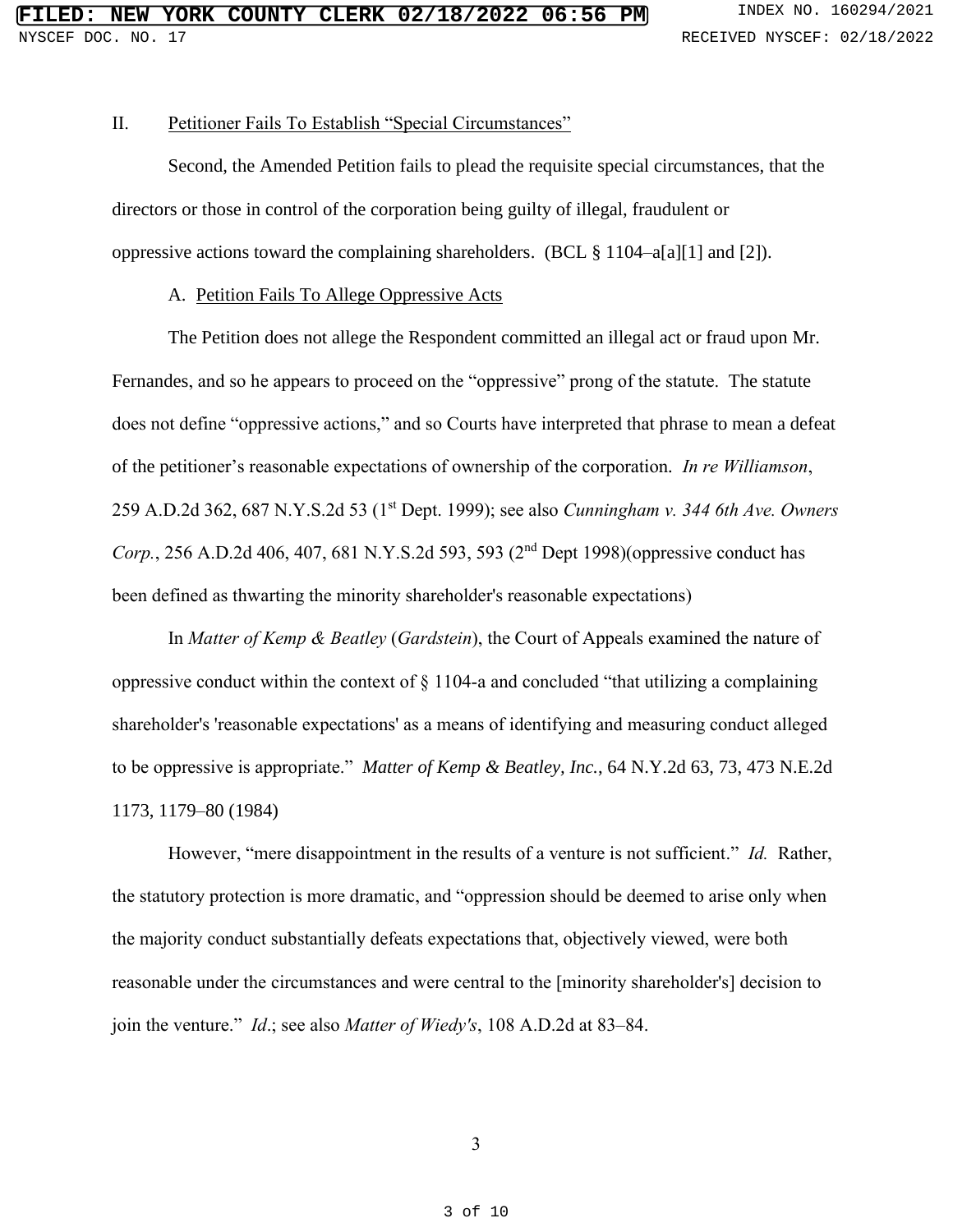"Majority conduct should not be deemed oppressive simply because the petitioner's subjective hopes and desires in joining the venture are not fulfilled." *Matter of Kemp & Beatley,* 64 N.Y.2d at 73(disappointment alone should not be equated with oppression). That is especially true where a minority shareholder's own actions precluded the realization of any reasonable objective expectations. *Id.* at 74; *In re Bitter,* 270 A.D.2d 101, 704 [N.Y.S.2d](https://1.next.westlaw.com/Link/Document/FullText?findType=Y&serNum=2000076262&pubNum=0000602&originatingDoc=N44F39580881311D882FF83A3182D7B4A&refType=RP&originationContext=notesOfDecisions&contextData=%28sc.DocLink%29&transitionType=NotesOfDecisionItem&ppcid=0085a036d3324aecb5eaf8a4b65f5fcb) 250 (1st Dept. 2000), *leave to appeal denied*, 95 N.Y.2d 764, 716 [N.Y.S.2d](https://1.next.westlaw.com/Link/Document/FullText?findType=Y&serNum=2000587579&pubNum=0000578&originatingDoc=N44F39580881311D882FF83A3182D7B4A&refType=RP&originationContext=notesOfDecisions&contextData=%28sc.DocLink%29&transitionType=NotesOfDecisionItem&ppcid=0085a036d3324aecb5eaf8a4b65f5fcb) 39, 739 N.E.2d 295.

And that is exactly what happened here.

## B. Admissions of Petitioner That Preclude Dissolution

As an initial matter, Petitioner nowhere states what expectations of his were central to his decision to join Matrix. However, Mr. Fernandes does use the phrase "reasonable expectations" in his Amended Petition, and he appears to plead that he reasonably expected to participate in the major operational and financial decisions of Matrix, and have the 80% owner, Jacquelyn Willard, heed his occasional advice. (Amd Pet.,  $\P$  21-23) However, as a 20% owner of shares, and nonvoting shares at that, Mr. Fernandes could not have reasonably expected to have any rights to approve or disapprove the 80% holder's decisions, or "have real authority or role in the operation of Matrix." (Amd. Pet., ¶ 22).

In addition, Petitioner affirmatively rejected any role at Matrix, never mind reasonably expected one. This is established in the Amended Petition itself, where Petitioner candidly boasts of his other, non-Matrix-related ventures. (Amd. Pet., ¶ 22) There are three, any one of which make his meaningful, informed participation in Matrix's operations impossible.

First, petitioner proclaims himself a "Super Model," who has "graced the pages" of various "top publications" and "countless catalogues." He also avers to have recently been signed by the "world-renowned" IMG Models. While Petitioner does not provide what his day-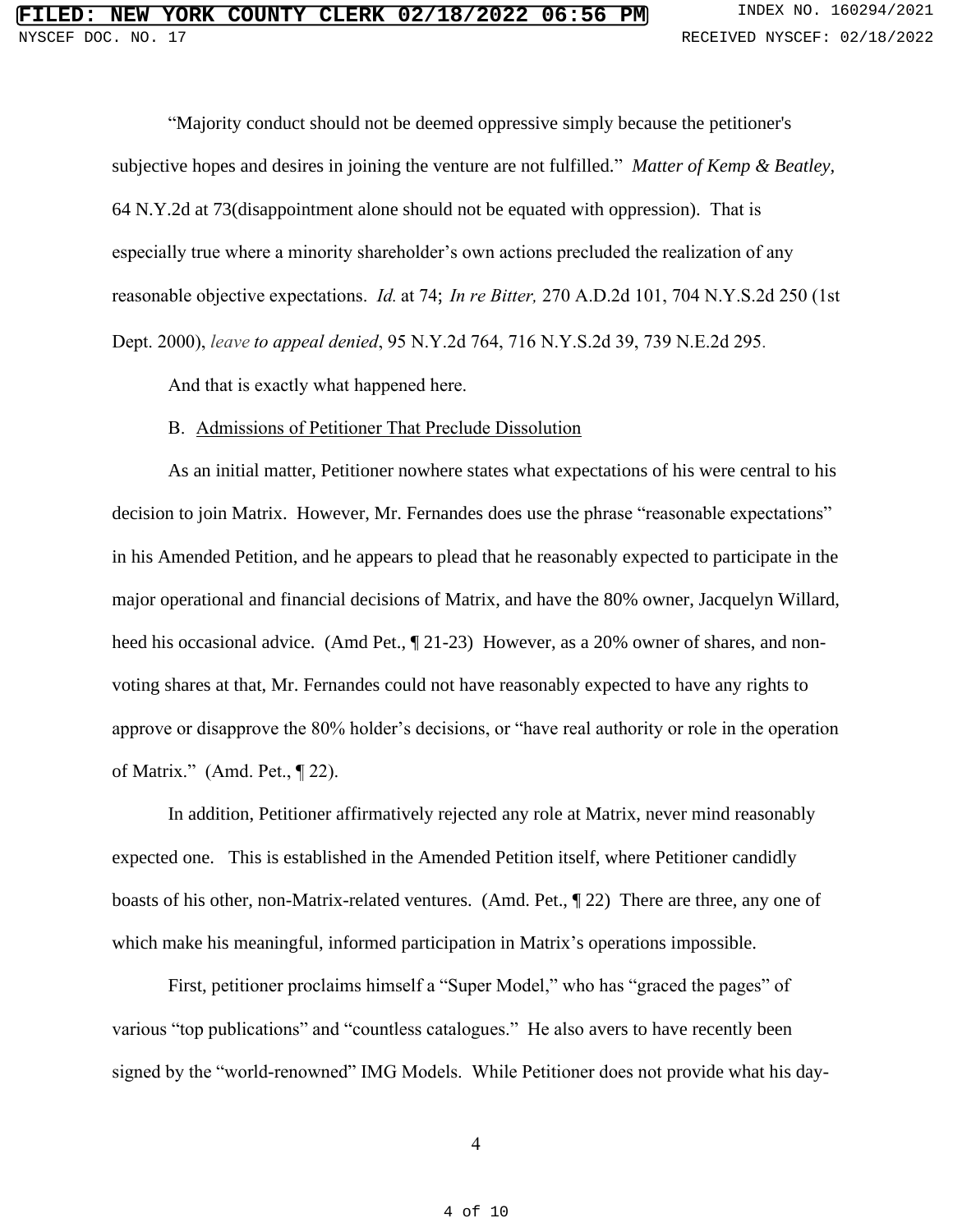to-day responsibilities as a Super Model are, they would seem to entail an invariably hectic schedule of photography and videography sessions, and other media appearances, in far-flung exotic locales – that is if the careers of other supermodels such as Christie Brinkley, Elle MacPherson or Stephanie Seymour are any guide.

Next, Mr. Fernandes and his wife are owner/operators of the "award-winning" restaurant Alvin and Friends, in New Rochelle, NY. Mr. Fernandes does not explain how he could operate a bustling, celebrity-packed restaurant, itself a more-than-full time job, and also handle daily tasks at Matrix. Moreover, on top of those two separate, demanding careers, Mr. Fernandes is also an artist whose work appears in the Smithsonian and on the walls of various business and entertainment luminaries. With those three successful, vibrant non-Matrix careers, Mr. Fernandes could not reasonably expect to have a hand in its daily operations in any way. Nor did Mr. Fernandes want that for himself – instead he ignored dozens of requests of him to get involved in Matrix, by bringing in business, assisting with company requirements for various lending and refinancing needs, or even just to look at his Matrix e-mails or company documents. Each time Matrix was rebuffed. Mr. Fernandes was not squeezed out or frozen out by the majority, he walked out.

For example, in a 2019 Matrix attempt to refinance some of its debt, Matrix' majority owner, Jacquelyn Willard, had approached an entity called Smartbizloans to explore various options. In an email, which Mr. Fernandes received as a cc recipient, the Smartbiz lender wrote to Ms. Willard, "[o]riginally you mentioned Alvin was not as involved in the business as he has his own restaurant so we were fine leaving off the term loan. I noticed on your website he is still listed as an owner, what is his current involvement in the business?"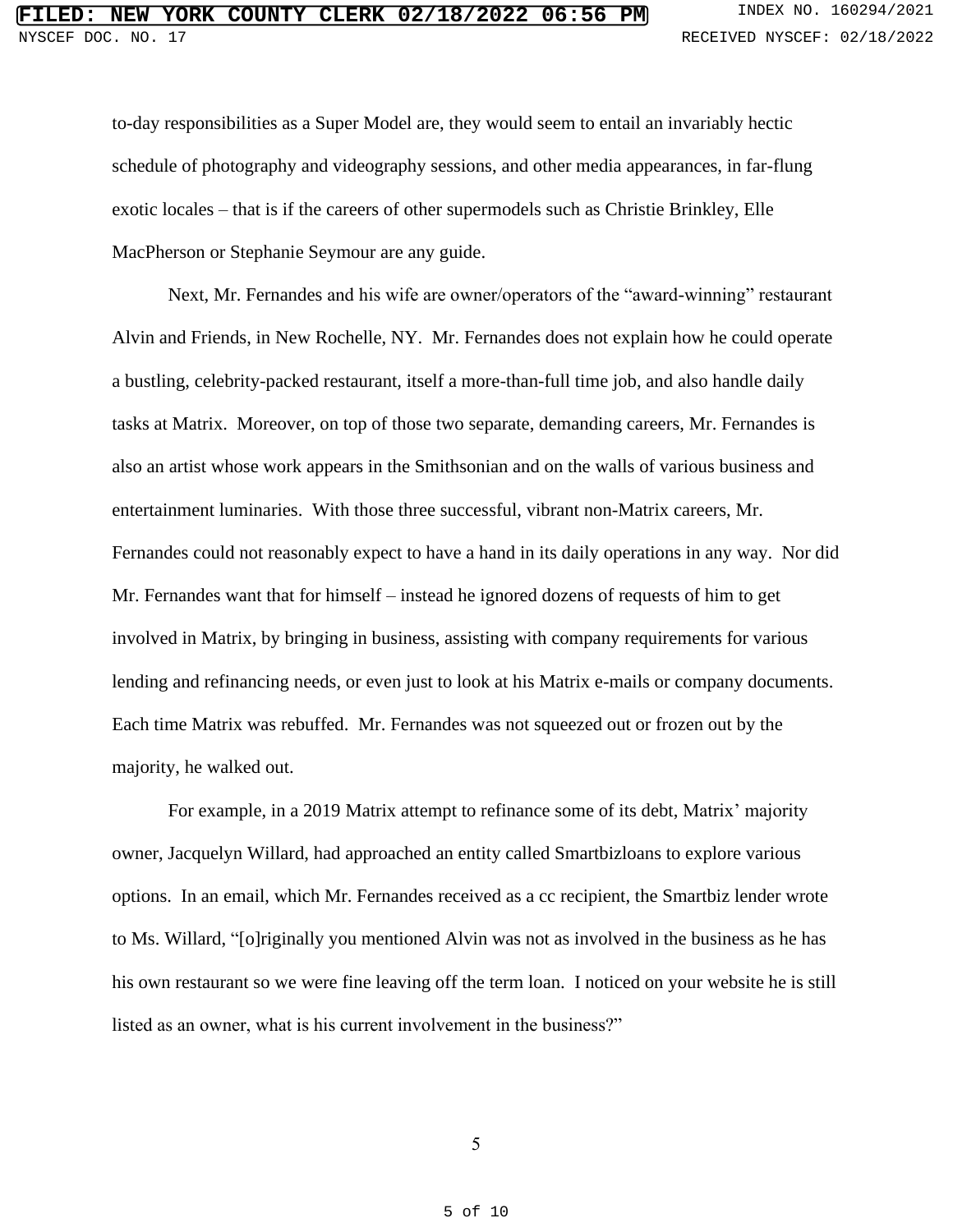Ms. Willard responded, with Mr. Fernandes again a cc recipient, "Alvin takes the occasional meeting for the business when we need him to…he is not involved in the day-to-day operations of the company." Petitioner did not respond to these emails with the slightest protest or correction. To the contrary, Petitioner candidly admits that Ms. Willard "has been running the day-to-day operations of Matrix[.]" (Amd. Pet., ¶ 20)

Moreover, the desire to leave Mr. Fernandes off the loan arose because of his inaccurate representations of his financial status. In a previous financing exploration with Smartbiz, for an SBA loan, Mr. Fernandes as a 20% owner of Matrix was required to be a guarantor of the loan. Mr. Fernandes did provide his credit score to Matrix, to share with the lending institution, but provided a false one. Because of that, among other issues Smartbiz had uncovered concerning Mr. Fernandes, this option became unavailable to Matrix.

Subsequently and in a different refinancing attempt, Ms. Willard wrote to Mr. Fernandes, stating in part "the banks have given us a way forward by refinancing the loan, but they will only do this if we reduce your ownership interest by 1%. This isn't the first time this has come up, and it won't be the last. To be clear, your 20% interest is and has been main roadblock to us obtaining a small business loan….We are only asking for a mere 1% reduction of your ownership interest[.]"" Mr. Fernandes did not even bother to respond. The most meager request of a sacrifice was made of Mr. Fernandes, to help his struggling company, and even that was too much to ask. His desire to participate in Matrix affairs could hardly be less.

Mr. Fernandes also did not check his Matrix email account, apparently ever. Nor did he check the Google drive document sharing platform where Matrix financial documents were consistently shared with him, apparently ever.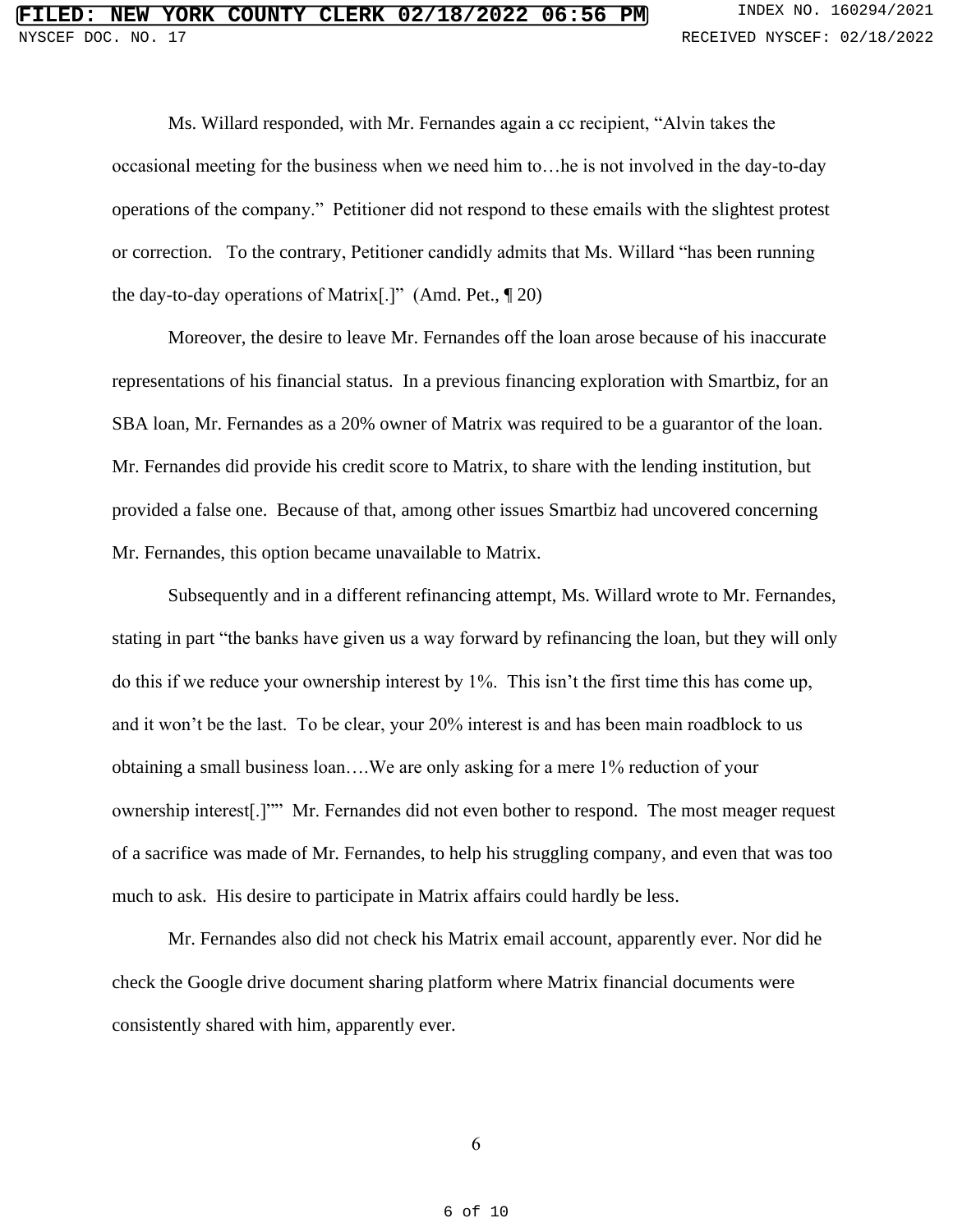As Ms. Willard wrote, on July 24, 2019, in part "I shouldn't have to beg you to check your email or Google drive…I have logged onto your email to discover you do not check it. This is incredibly discouraging to me as a business partner, especially considering what Matrix has been going through for quite some time now." Again, silence, even though Ms. Willard made a point of sending the email to his restaurant email address, in an attempt to overcome Mr. Fernandes' self-imposed communication obstacles.

Then, on August 20, 2019 Ms. Willard's concerned father (and Matrix creditor) wrote, in part: "Hello Alvin, It has now been 27 days since we sent this email to you…As you should already be aware, Jackie [Ms. Willard] has sent you several communications of late trying to update you on important matters." He went on to beseech Mr. Fernandes to respond to company communications, and keep even the very few commitments that he had made to the company.

After numerous emails to Mr. Fernandes asking for a response to Matrix issues, including dozens of emails from Matrix' business lawyers, Romano Law, Mr. Fernandes answered. His response came seven (7) months after Mr. Willard's email imploring him to participate in Matrix affairs in any way at all. Mr. Fernandes only then wrote to the man keeping Mr. Fernandes' own company afloat with frequent infusions of cash, by saying in part: "For a very long time the running of day to day running of Matrix [] has been conducted by Jacquelyn. I am well aware…of her wanting me to take on a more active role in the day to day running of the company, but I've been unable to do more than I was able to do….I give my voice, but at the end of the day Jacquelyn runs the company and has made all the major decisions over the past several years."

The next day, at 6:06 a.m., Mr. Fernandes took a decidedly less friendly tone in an email to Ms. Willard, a woman thirty (30) years his junior (her involvement at Matrix began when she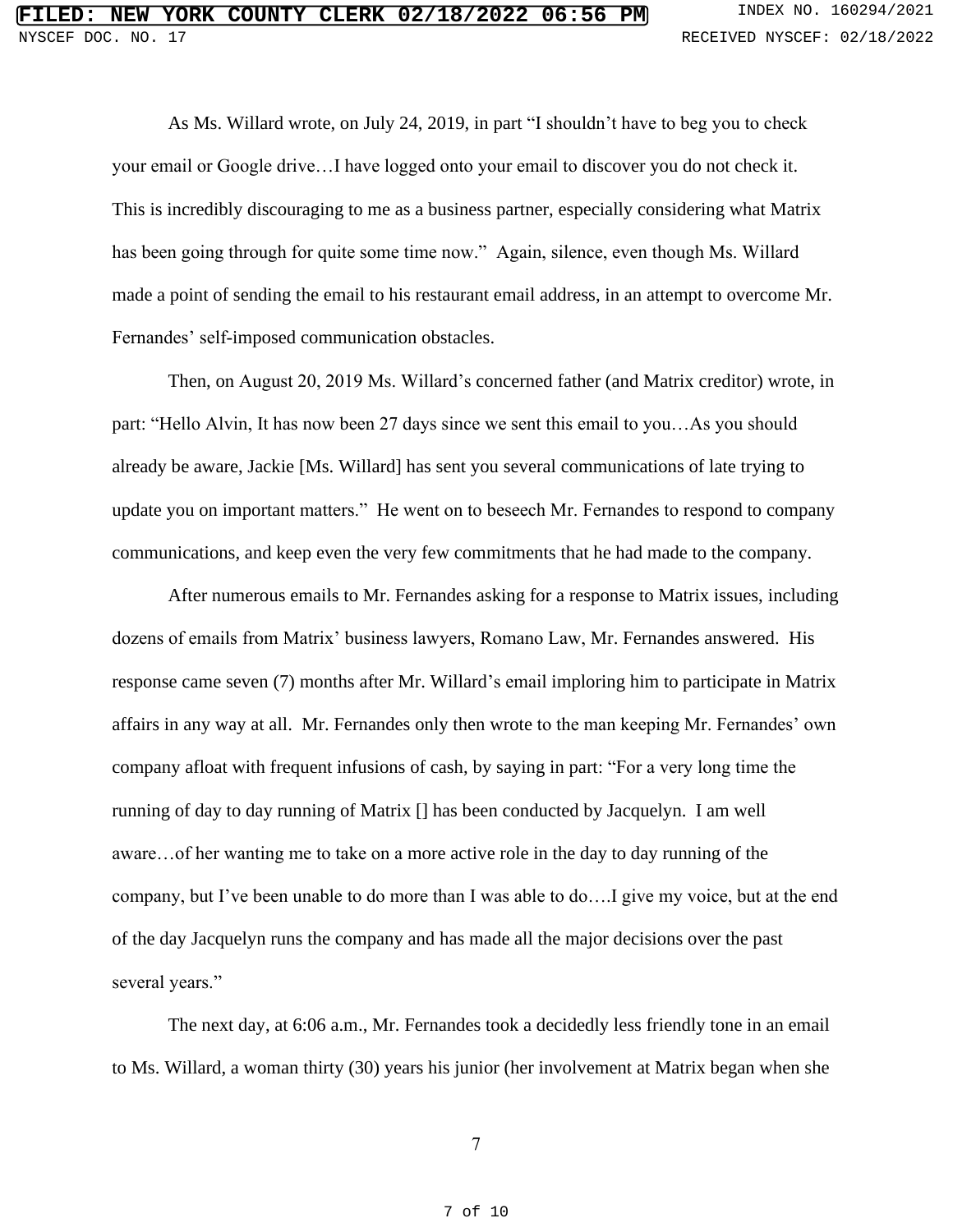was 19), Mr. Fernandes wrote, in part: "I handle the day-to-day of my Restaurant and take ownership of all the decisions good and bad. It's call (*sic*.) business."

Just so. Mr. Fernandes should take his own advice and take ownership of his decision to walk away from Matrix, ignore the company email account and document storage platform, single-handedly sabotage its refinancing efforts, and occasionally misuse the Matrix debit card to buy videogames.

## C. Corporate Mismanagement Claims Do Not Support Dissolution

As far as Matrix's tax and accounting issues, Mr. Fernandes concedes that these are issues of "corporate mismanagement." (Amd. Pet., ¶ 31) That, however, is not one of the Special Circumstances warranting dissolution under BCL § 1104-a.

To the extent Petitioner is basing his petition for dissolution on corporate waste, that too fails. "Waste has been held to include misappropriation of corporate assets for private purpose (see *Matter of Schwen*, 154 A.D.2d 601, 546 N.Y.S.2d 429; *cf.*, *Leibert v. Clapp*, 13 N.Y.2d 313, 247 N.Y.S.2d 102, 196 N.E.2d 540), as opposed to simple mismanagement (*cf.*, *Matter of Levandusky v. One Fifth Ave. Apt. Corp.*, 75 N.Y.2d 530, 554 N.Y.S.2d 807, 553 N.E.2d 1317). Petitioner explicitly accuses Ms. Willard of corporate mismanagement, but not looting or misappropriation of assets for her personal benefit.

#### III. Other Concerns and Public Policy Warrant Dismissal

As dissolution is a drastic, Draconian remedy, by statute a Court is required to "consider whether liquidation of the corporation is the only feasible means whereby petitioning shareholders may obtain a fair return on their investment, and whether it is reasonably necessary to protect the rights and interests of a substantial number of shareholders." *Fedele v. Seybert*, 250 A.D.2d 519, 521–22, 673 N.Y.S.2d 421, 423 (1 st Dept. 1998); *DiPace v. Figueroa*, 223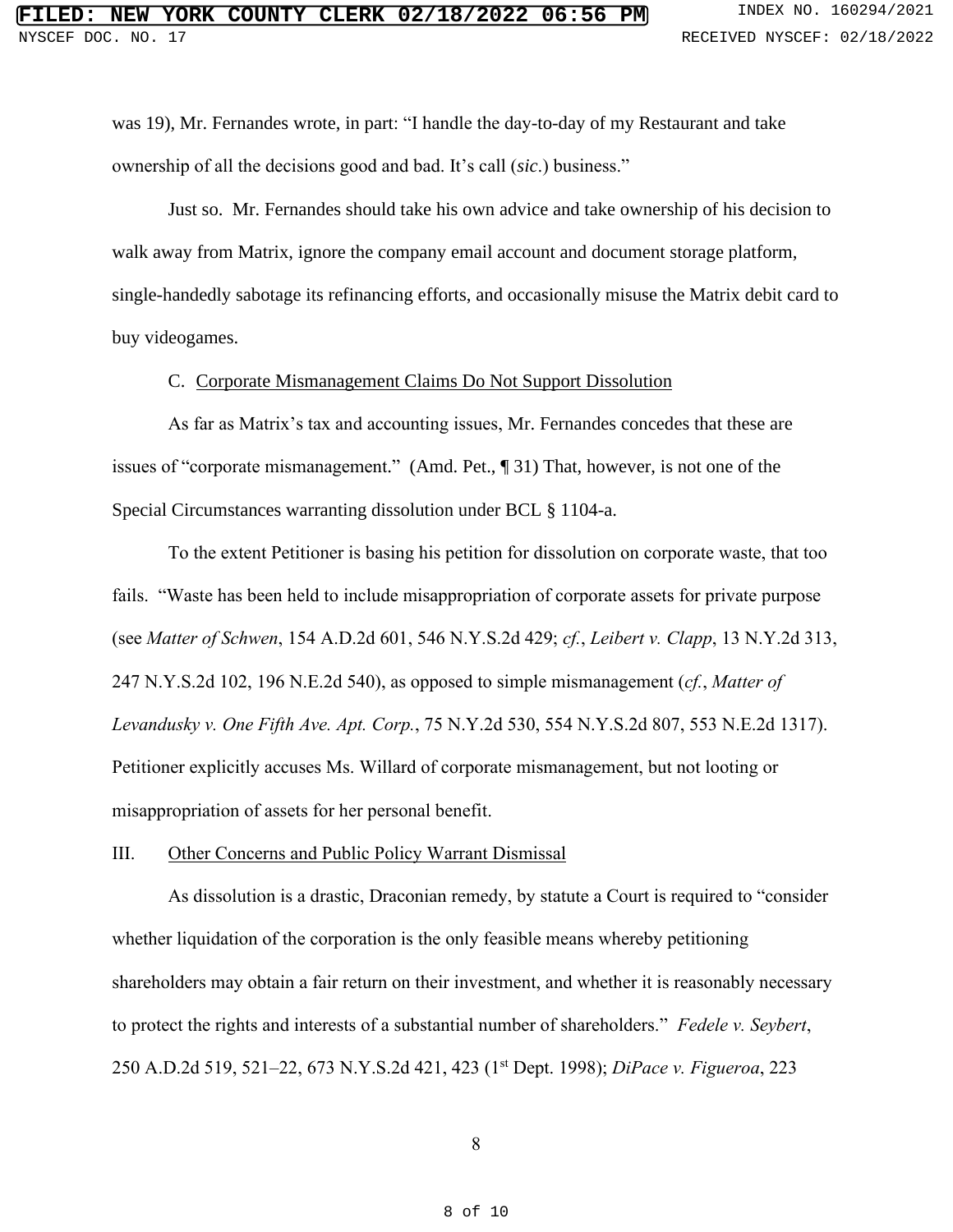A.D.2d 949, 951–52, 637 N.Y.S.2d 222, 224 (1 st Dept. 1996); *Gimpel v. Bolstein*, 125 Misc. 2d 45, 49, 477 N.Y.S.2d 1014, 1017 (Sup. Ct. 1984) "Contrary to respondents' interpretation of an all or nothing approach to dissolution, upon a finding of oppressive conduct, 'consideration must be given to the totality of circumstances \*\*\* to determine whether some remedy short of or other than dissolution constitutes a feasible means' of resolving the dispute." *Matter of Wiedy's Furniture Clearance Ctr. Co., Inc.*, 108 A.D.2d 81, 84–85, 487 N.Y.S.2d 901 (1985)

It must be noted that Matrix employs 170 people, who do not seem to factor into Mr. Fernandes' desire for dissolution. It also must be noted that Matrix would actually harm Mr. Fernandes more than it would help. He has averred in his Amended Petition that he had been identified by the Internal Revenue Service as an individual responsible for Matrix' tax liability. But with Matrix gone, there is one less source to pay the IRS, and so Mr. Fernandes is that much more likely to be the one who the IRS determines must pay. And Mr. Fernandes is well acquainted with the fact that tax authorities will pursue the owners of small corporations for the tax liabilities of the corporation, solely because as owners they are deemed "a responsible person" of that entity. Just last April, a tax warrant was issued to "Alvin Clayton Fernandes Individually and as a Responsible Person of Alvin and Friends LLC" by the New York Department of State.

Accordingly, the petition should be dismissed on this basis as well.

## Conclusion

In sum, Mr. Fernandes is an absentee owner of non-voting shares that he received for free (he does not allege contributing any capital at all), who affirmatively rejects knowing anything about Matrix or doing anything for Matrix. Simply put, Mr. Fernandes could not possibly have any reasonable expectations of Matrix, period. Instead, he has a simple, unreasonable